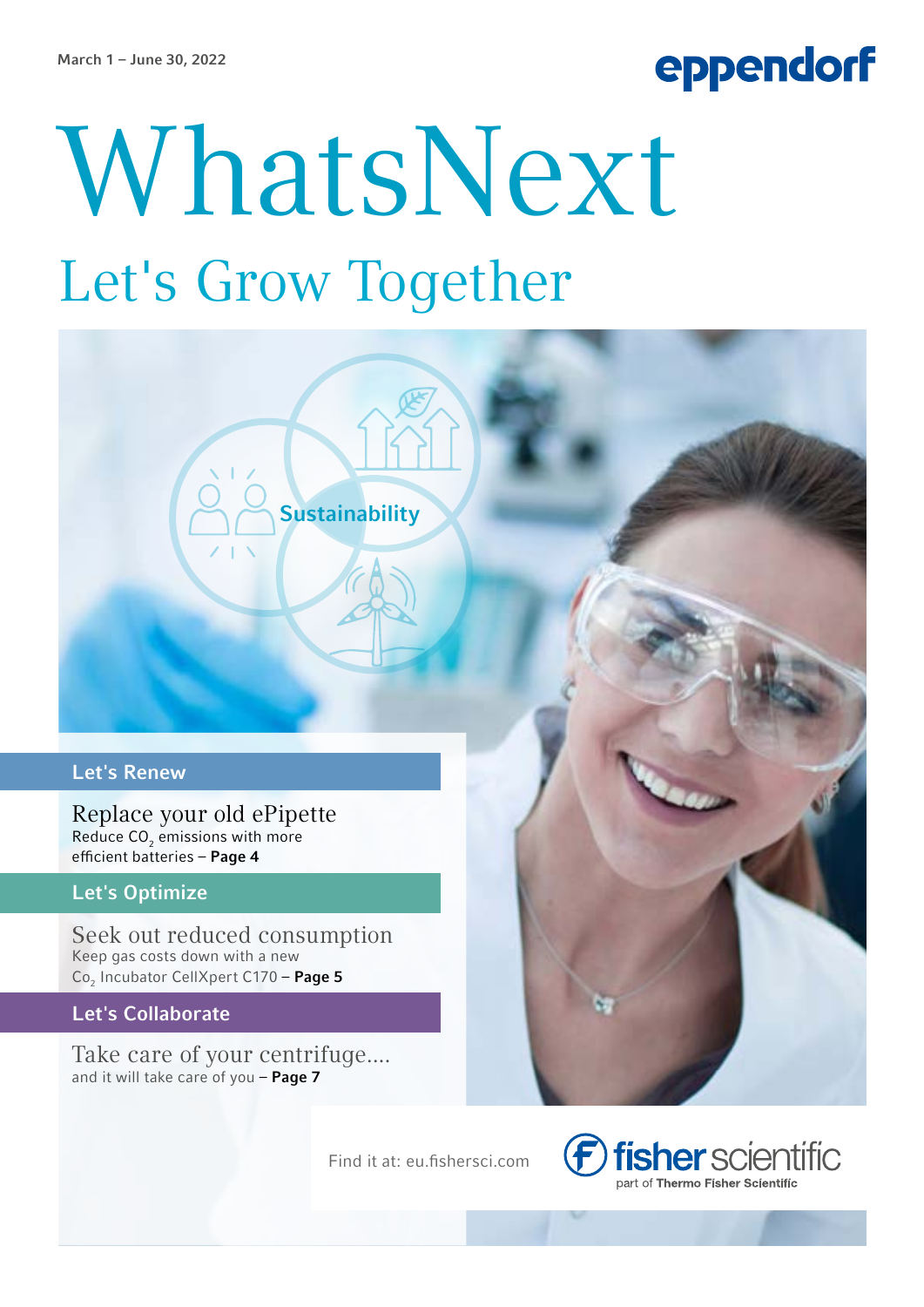

### Greener Science

Every academic career begins with a new scientist entering the laboratory with a world of questions, and decisions to make. Whatever your discipline — microbiome, virology or any of the many other branches of science — the key question is "how will my science affect the world?"

Maybe the next question should be "how can I reduce the impact of my science on our environment?"

Take some time to discover how Eppendorf can help you deliver greener science, while maximizing your sample safety, reproducibility and reliability.

fishersci.co.uk/gb/en/catalog/search/program/ greener-choice?Eppendorf

To help you achieve these aims, read on and discover our special promotions designed to support your success in the lab. In addition, visit our website to access videos, infographics, application notes and more!

What are you waiting for? Take the first steps to greener science now!

#### eu.fishersci.com/go/whatsnext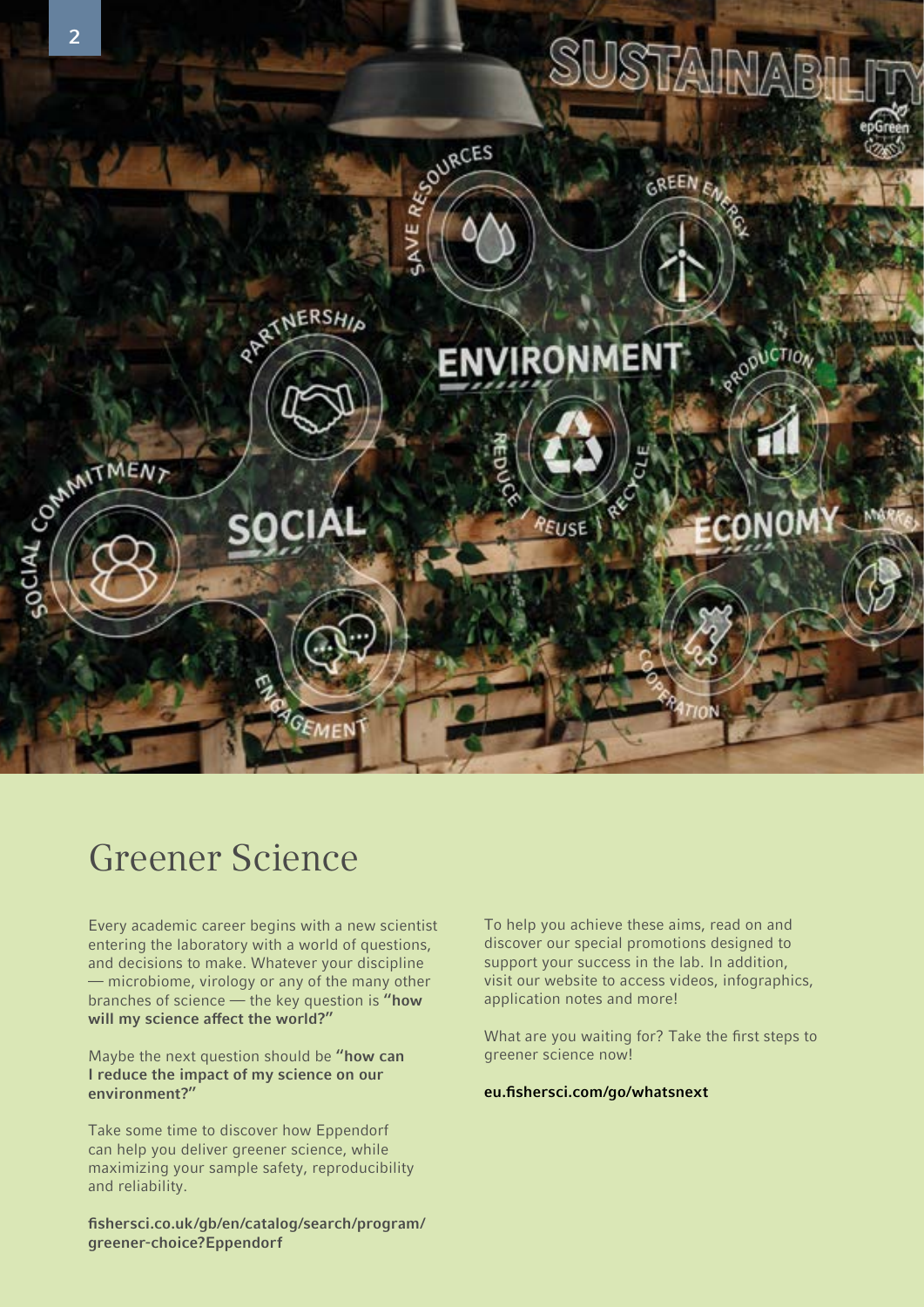



#### Electronic Pipettes – Page 4

Get the Xplorer™ plus for the same price as Xplorer™ and enjoy additional features.



 $8 - 8$ 



#### Incubators – Page 5

Up to 20% savings when you choose the CellXpert™ C170 / C170i CO<sub>2</sub> incubator + universal stacking stand.



#### Centrifugation – Page 7

Trade-in or upgrade: save up to 20% on the Centrifuge 5910 Ri when you trade-in or upgrade your old device.





PCR – Page 8

Make the most of your hard work, with up to 25% off your next Mastercycler™ X50.



#### Freezers – Page 9

Save up to 20% when you choose a CryoCube™ F570n or F740h ultra-low temperature (ULT) freezer.



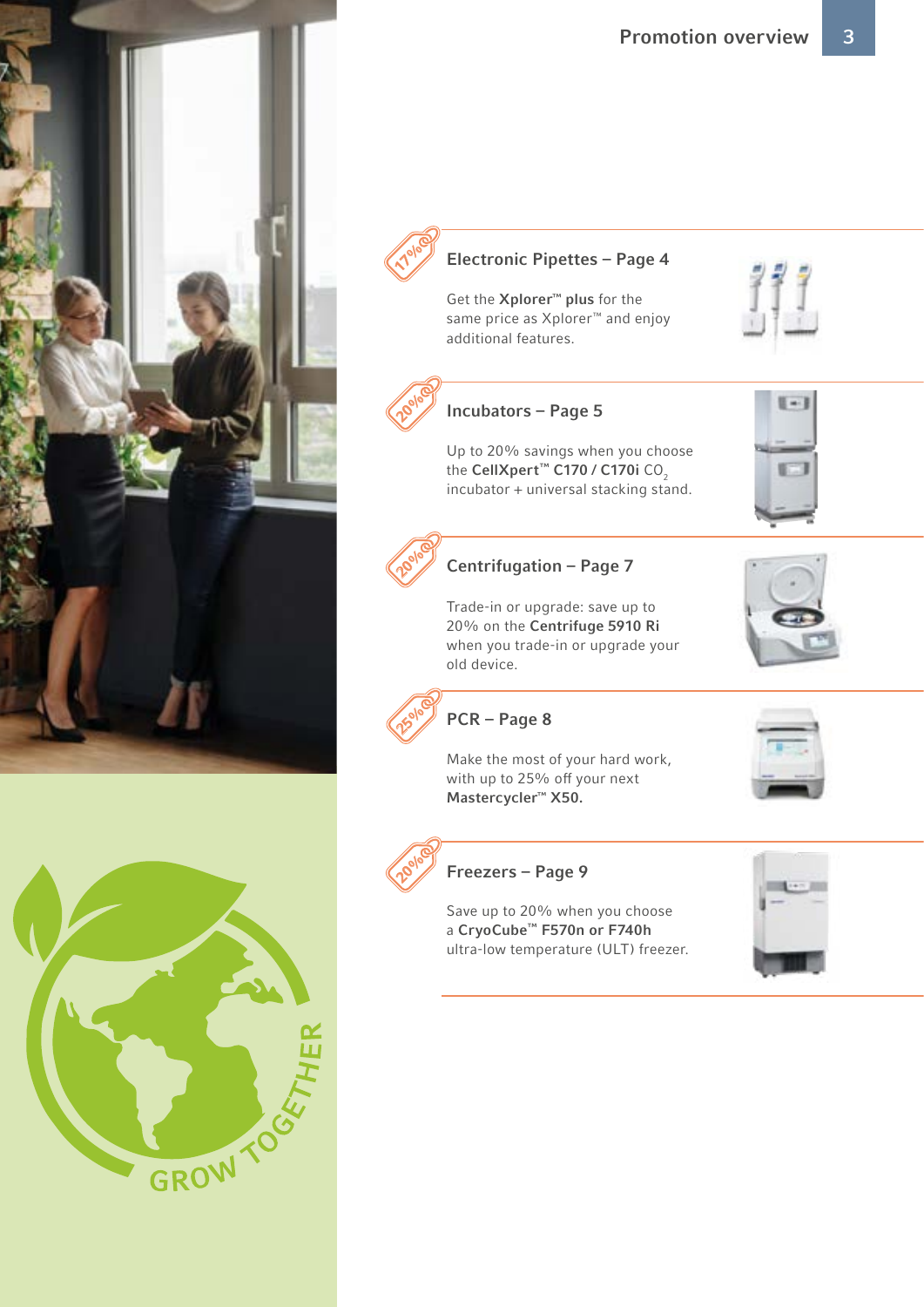## Let's Renew

Replace your old ePipette to reduce CO $_{\textrm{\tiny{2}}}$  emissions

- > Easy to use with the intuitive pipette display
- > Protect yourself from RSI and pipetting fatigue with electronic pipetting
- > Save time with automatic dispensing, mixing functions and more!



Many old electronic pipettes still have batteries that are less efficient or self-discharge more quickly than modern Lithium-Ion or Lithium-Polymer batteries in newer models. Replace your old model now and help reduce the energy consumption your lab!



Get the Xplorer™ plus for the price of the Xplorer™ and enjoy additional features free of charge.

Buy new, save more eu.fishersci.com/go/whatsnext



Ordering information EUR

|                                                                                          | Cat. No. | <b>Special Price</b> |
|------------------------------------------------------------------------------------------|----------|----------------------|
| Eppendorf Xplorer <sup>™</sup> plus, 1-channel, variable, $0,5 - 10 \mu L$ , medium gray | 12630915 | 620,40               |
| Eppendorf Xplorer <sup>™</sup> plus, 8-channel, variable, $0,5 - 10 \mu L$ , medium gray | 12680915 | 913,50               |
| Eppendorf Xplorer <sup>™</sup> plus, 12-channel, variable, 0,5 – 10 $\mu$ L, medium gray | 12660915 | 1072,50              |
| Eppendorf Xplorer <sup>™</sup> plus, 1-channel, variable, $1 - 20$ µL, light gray        | 16305745 | 620,40               |
| Eppendorf Xplorer <sup>™</sup> plus, 1-channel, variable, $5 - 100 \mu L$ , yellow       | 12610915 | 620,40               |
| Eppendorf Xplorer <sup>™</sup> plus, 8-channel, variable, $5 - 100 \mu L$ , yellow       | 12670915 | 913,50               |
| Eppendorf Xplorer <sup>™</sup> plus, 12-channel, variable, $5 - 100 \mu L$ , yellow      | 12690915 | 1072,50              |
| Eppendorf Xplorer <sup>™</sup> plus, 1-channel, variable, $10 - 200 \mu L$ , yellow      | 16242401 | 620,40               |
| Eppendorf Xplorer <sup>™</sup> plus, 1-channel, variable, $15 - 300 \mu L$ , orange      | 12620915 | 620,40               |
| Eppendorf Xplorer <sup>"</sup> plus, 8-channel, variable, $15 - 300 \mu L$ , orange      | 12600925 | 913,50               |
| Eppendorf Xplorer <sup>™</sup> plus, 12-channel, variable, $15 - 300 \mu L$ , orange     | 12610925 | 1072,50              |
| Eppendorf Xplorer <sup>™</sup> plus, 1-channel, variable, $50 - 1,000 \mu L$ , blue      | 12600915 | 620,40               |
| Eppendorf Xplorer <sup>™</sup> plus, 8-channel, variable, $50 - 1,200 \mu L$ , green     | 12620925 | 913,50               |
| Eppendorf Xplorer <sup>™</sup> plus, 12-channel, variable, $50 - 1,200 \mu L$ , green    | 12630925 | 1072,50              |
| Eppendorf Xplorer <sup>™</sup> plus, 1-channel, variable, $0,1 - 2,5$ mL, red            | 16252401 | 620,40               |
| Eppendorf Xplorer <sup>™</sup> plus, 1-channel, variable, $0,2 - 5$ mL, violet           | 12640915 | 620,40               |
| Eppendorf Xplorer <sup>™</sup> plus, 1-channel, variable, $0,5 - 10$ mL, turquoise       | 12650915 | 620,40               |

Select your Xplorer™ plus at eu.fishersci.com/go/whatsnext Buy online and use the promotion code: 17308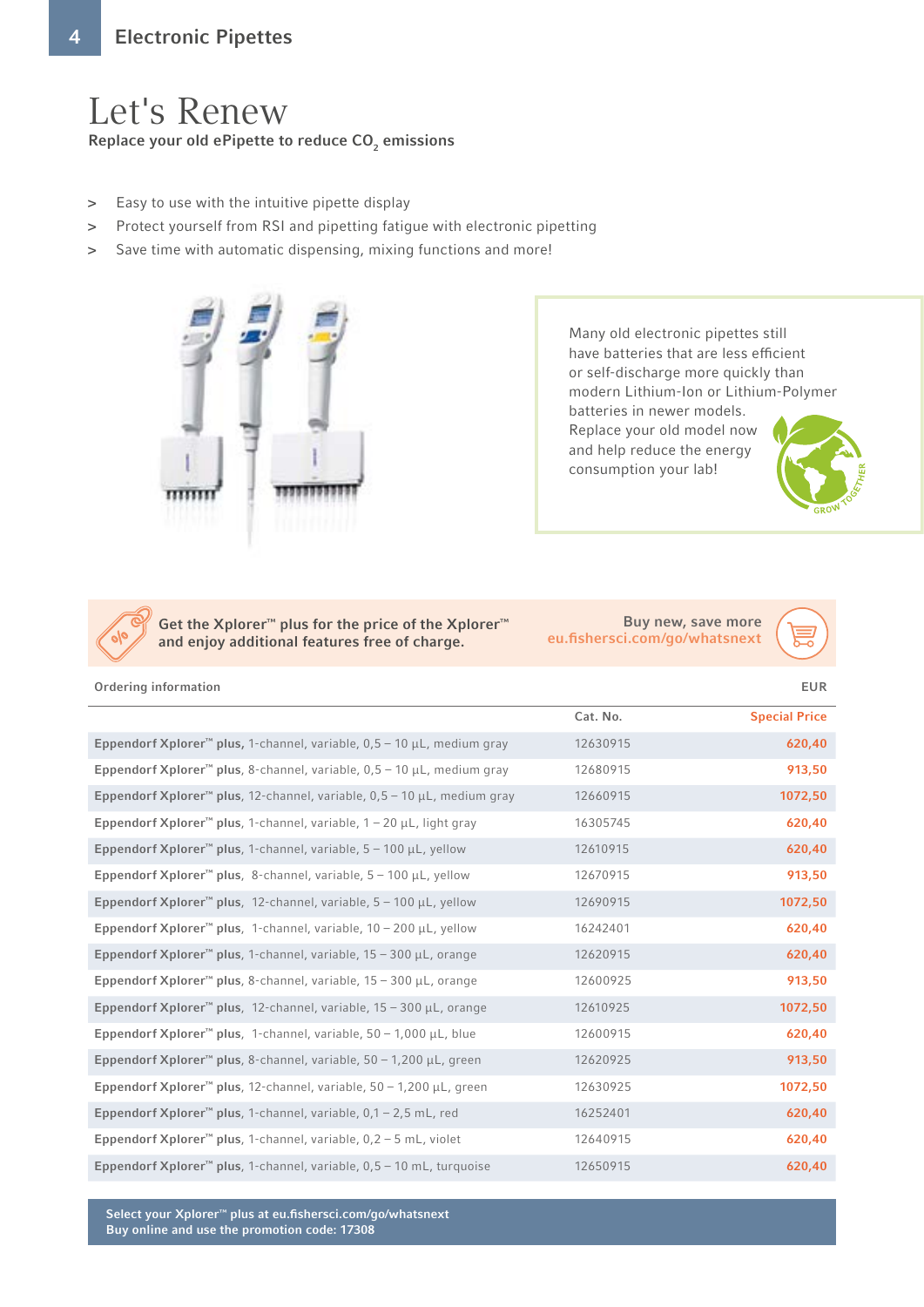## Let's Optimize

Seek out reduced gas consumption to keep costs down

- > Reduce contamination risks and save cleaning time with a seamless chamber
- > Grow more cells by using the whole chamber, gain up to 25% more usable space by having no fan inside
- > Maximize your lab space by stacking CellXpert with CO<sub>2</sub> incubators of other brands

#### Save up to EUR 8.300 over five years with CellXpert.

The cost of gas and the effort of exchanging gas cylinders can produce significant running costs that can easily exceed the initial purchase price. CellXpert<sup>™</sup> CO<sub>2</sub> incubators are designed for reduced gas consumption and help you keep these costs at bay.

**Data fact:** Consumption of CO<sub>2</sub> at 5% (without door opening) consumes < 1 L / day.





CellXpert C170 / C170i CO<sub>2</sub> incubator + universal stacking stand.

Buy efficient, save more eu.fishersci.com/go/whatsnex[t](http://www.eppendorf.com/promotions?utm_source=brochure&utm_medium=pdf&utm_campaign=re;whatsnext;leads&utm_term=unspecified;unspecified;unspecified&utm_content=eur;en;unspecified;unspecified;unspecified)



| Ordering information                                                                                                                                                                               |          |                   | <b>EUR</b>                     |
|----------------------------------------------------------------------------------------------------------------------------------------------------------------------------------------------------|----------|-------------------|--------------------------------|
|                                                                                                                                                                                                    | Cat. No. | <b>List Price</b> | <b>Special</b><br><b>Price</b> |
| C170i, Universal stacking stand EU                                                                                                                                                                 | 17435869 | 9.928.00          | 7.942,40                       |
| CellXpert <sup>™</sup> C170i, non-segmented inner door, handle right side, 220-240 V/50-60 Hz (EU)<br>Universal stacking stand, upper frame, CellXpert with other 170 L CO <sub>2</sub> incubators |          |                   |                                |
| C170i 4-door + Universal stacking stand EU                                                                                                                                                         | 17455869 | 11.670.00         | 9.336.00                       |
| CellXpert <sup>™</sup> C170i, inner door with 4 door segments, handle right side, 220-240 V/50-60 Hz<br>Universal stacking stand, upper frame, CellXpert with other 170 L CO, incubators           |          |                   |                                |
| C170 + Universal stacking stand EU                                                                                                                                                                 | 17475869 | 8.546.00          | 6.836,80                       |
| CellXpert™ C170, standard display, non-segmented inner door, handle right side, 220-240 V/50-60 Hz                                                                                                 |          |                   |                                |

Universal stacking stand, upper frame, CellXpert with other 170 L CO<sub>2</sub> incubators

Stacking stand, lower frame, with castors is required (Cat. No. 16251601) if you have an existing Galaxy™ 170 R or S incubator, if not already installed.

Select your CellXpert™ at eu.fishersci.com/go/whatsnext Buy online and use the promotion code: 17036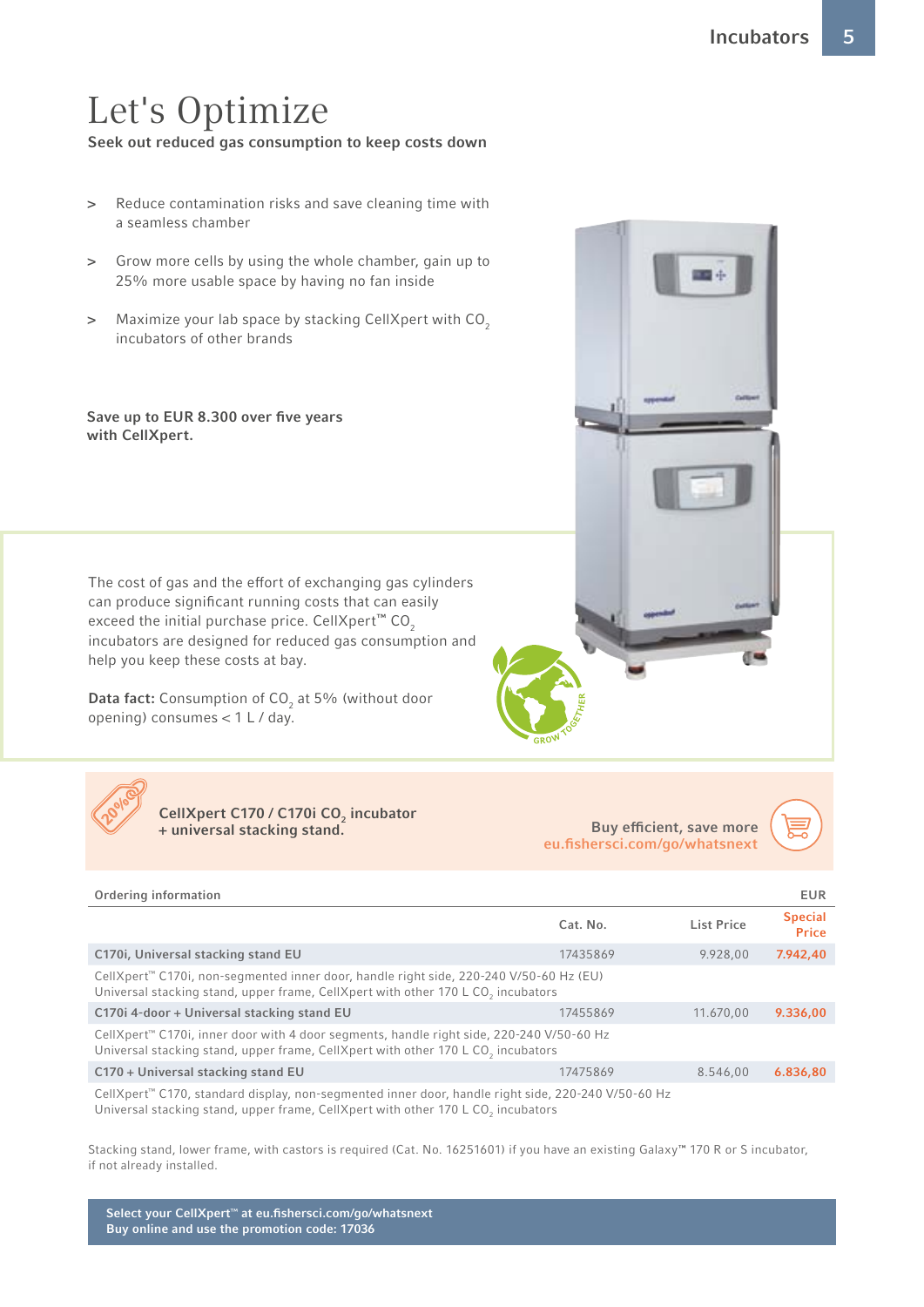

entrifugation

6

#### Let's Collaborate Take care of your centrifuge and it will take care of you

- > Save money and time! One bucket for all vessel types eliminates the need for additional buckets
- > Close your centrifuge with only one finger using our soft-touch ergonomic lid lock
- > Reduce errors and save time with the new intuitive 7-inch touch interface

Eppendorf can support in taking care of your old centrifuge, in some of our locations. We cooperate with local recycling companies to support our customers with options to dispose of your old multipurpose centrifuge\*.



\* Subject to local exceptions. Contact your local sales office for further information.



Save up to 20% on the Centrifuge 5910 Ri when you trade-in or upgrade any old multipurpose centrifuge.

Buy with care, save more eu.fishersci.com/go/whatsnext



Request your quote at at eu.fishersci.com/go/whatsnext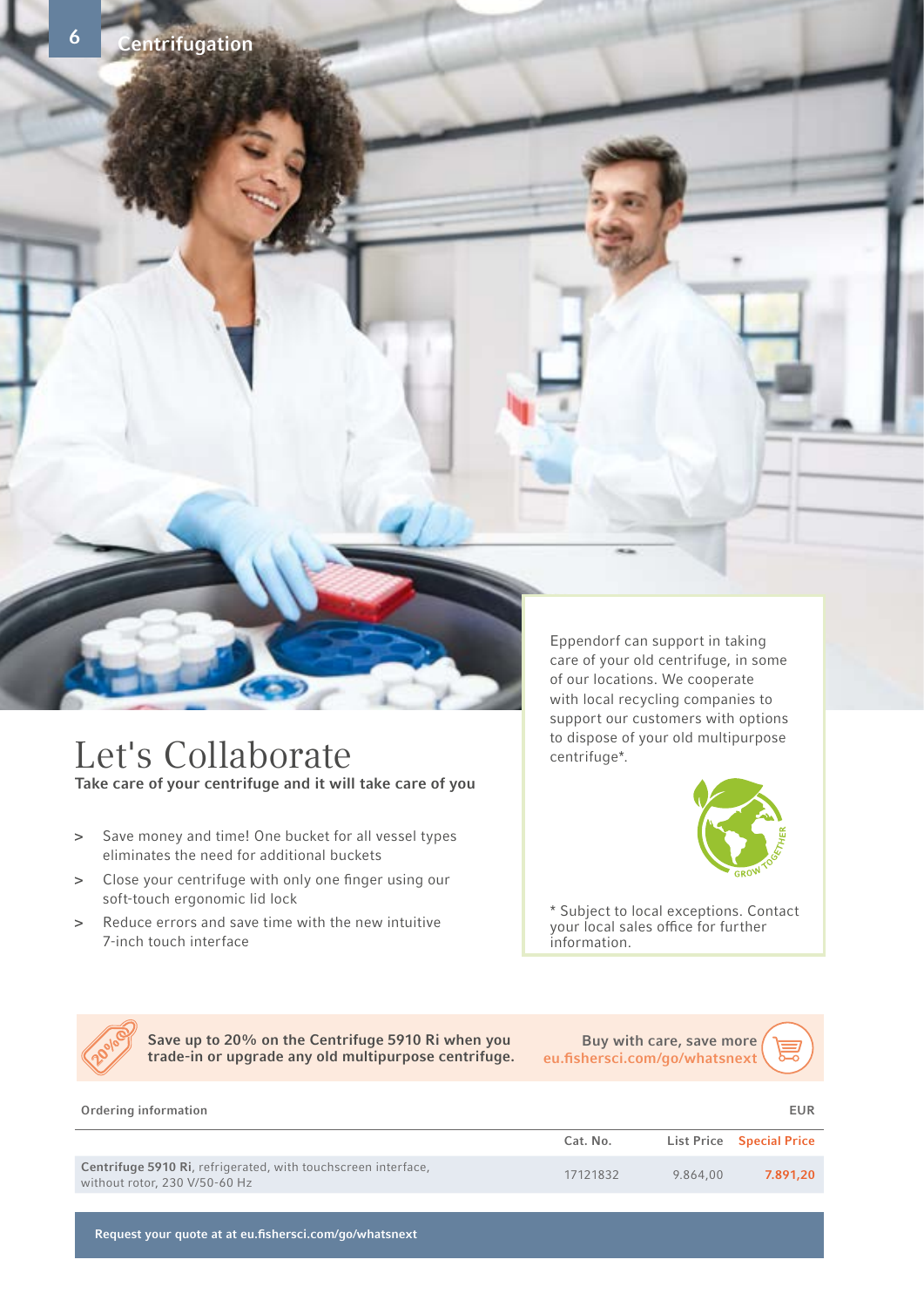Let's Get Started Make the most of your hard work

- > Find faster PCR! With up to 5 °C/s ramping speeds, the X50a can significantly reduce your run time
- > Save time by optimizing both annealing and denaturation temperatures in the same run
- > You choose your consumables! Our flexlid™ automatically adjusts to tubes and plates of different heights

Is being around noisy equipment in the lab stressful for you? When making a decision on new equipment for your lab, make sure to ask your vendor about noise levels.



7

**PCR** 

Best for academic and research applications: Mastercycler™ X50a / X50I. 25%

Buy reliably, save more eu.fishersci.com/go/whatsnex[t](http://www.eppendorf.com/promotions?utm_source=brochure&utm_medium=pdf&utm_campaign=re;whatsnext;leads&utm_term=unspecified;unspecified;unspecified&utm_content=eur;en;unspecified;unspecified;unspecified)



| Ordering information                                                                                                                    |          |          | EUR                             |
|-----------------------------------------------------------------------------------------------------------------------------------------|----------|----------|---------------------------------|
|                                                                                                                                         | Cat. No. |          | <b>List Price Special Price</b> |
| Mastercycler <sup>™</sup> X50a, 110 - 230 V/50 - 60 Hz (EU), aluminum block, 96-well or<br>0.1/0.2 mL tubes, with touchscreen interface | 15806731 | 8.925.00 | 6.693.75                        |
| Mastercycler <sup>™</sup> X50I, 110 - 230 V/50 - 60 Hz (EU), aluminum block, 96-well or<br>0.1/0.2 mL tubes, eco unit                   | 15866721 | 7.501.00 | 5.625.75                        |

Select your Mastercycler at eu.fishersci.com/go/whatsnext Buy online and use the promotion code: 17036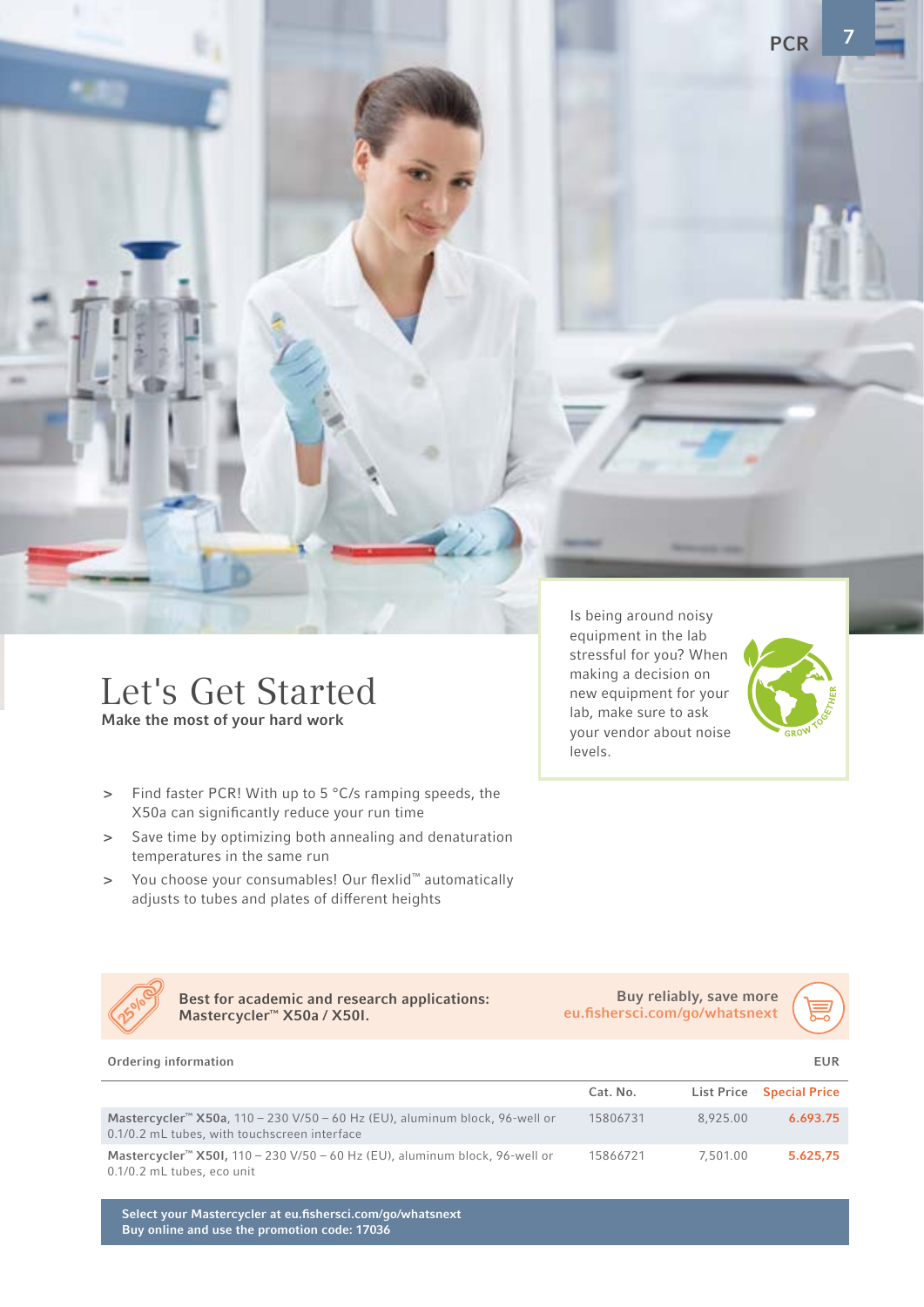

## Let's Protect

Your total cold storage solution for ultimate peace of mind

- > Make your laboratory greener and save money without sacrificing performance with our proven freezer design
- > Protect your samples with rapid temperature recovery and pull-down times
- > Save time with automatic pressure release allowing easy door re-opening after closure

We set high sustainability standards for ultra-low temperature (ULT) freezers with independent testing and verification under standardized conditions as well as certification with ACT<sup>™</sup> label by My Green Lab and ENERGY STAR<sup>™</sup> for many CryoCube<sup>™</sup> models.





Choose a CryoCube™ ULT freezer and begin your total cold storage solution.

Start here, save more eu.fishersci.com/go/whatsnext



| Ordering information                                                                                                                                                       |          |           | EUR                             |
|----------------------------------------------------------------------------------------------------------------------------------------------------------------------------|----------|-----------|---------------------------------|
|                                                                                                                                                                            | Cat. No. |           | <b>List Price Special Price</b> |
| CryoCube™ F740h ULT Freezer, 3 inner compartments, door handle left, air-<br>cooled, 100-230V/50-60Hz (EU)                                                                 | 15997065 | 13.843.60 | 11.074,88                       |
| CryoCube <sup>™</sup> F570n ULT Freezer, 5 inner compartments (4 shelves, 5 inner<br>doors), door handle on the left side, air-cooled, 230V/50Hz, power cords EU and<br>UK | 17162966 | 11.190.00 | 8.952.00                        |

Select your CryoCube™ and request your quote at eu.fishersci.com/go/whatsnext